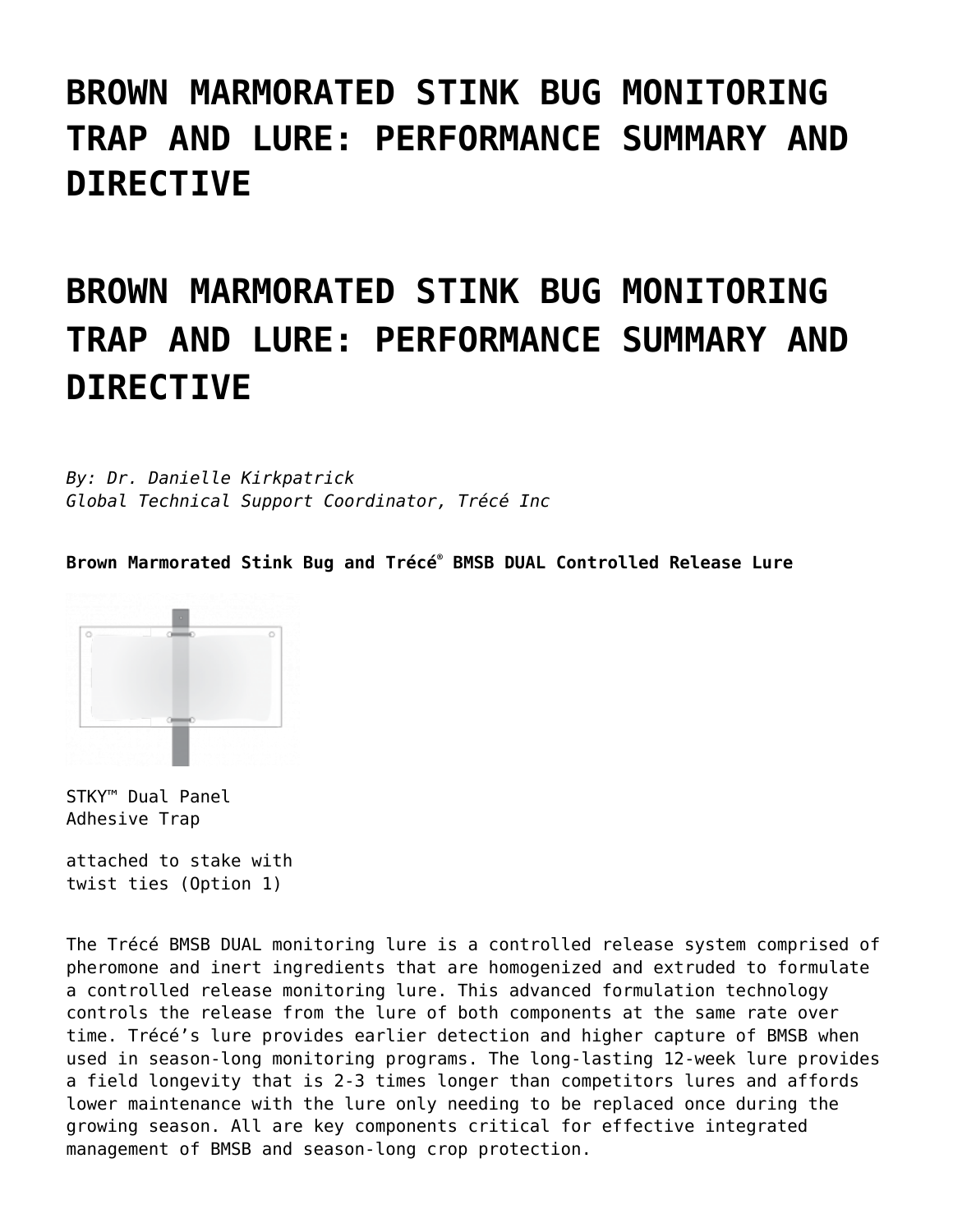This paper explores more about the problem of BMSB, the Trécé BMSB lure technology and why it is important, and finally, provides the published lab and field verification to support the "long-lasting" (12 week), highly effective claims for the Trécé BMSB DUAL lure.

#### **BMSB Pheromone Discovery and MDT Synergist**



Brown Marmorated Stink Bug (BMSB), Male and Female

The BMSB pheromone was a crucial discovery and shown to attract males, females, and nymphs (Khrimian et al. 2014). Further studies showed a synergism when the BMSB pheromone (murgantiol) was combined with MDT in baited traps and provides reliable season-long monitoring of both nymphs and adults (Weber et al. 2014). Furthermore, nymphs are less attracted to the pheromone in absence of the MDT synergist (Weber et al. 2014). These two components, murgantiol and MDT, have large differences in volatility due to their chemical structures. MDT is much more volatile than murgantiol and emits faster from a lure if emission is not controlled. Therefore, the release of the pheromone and MDT is best controlled over time when they are loaded in separate lures creating a dual monitoring lure.

#### **Trécé Controlled Release Lure Technology**



PHEROCON®BMSB DUAL Lures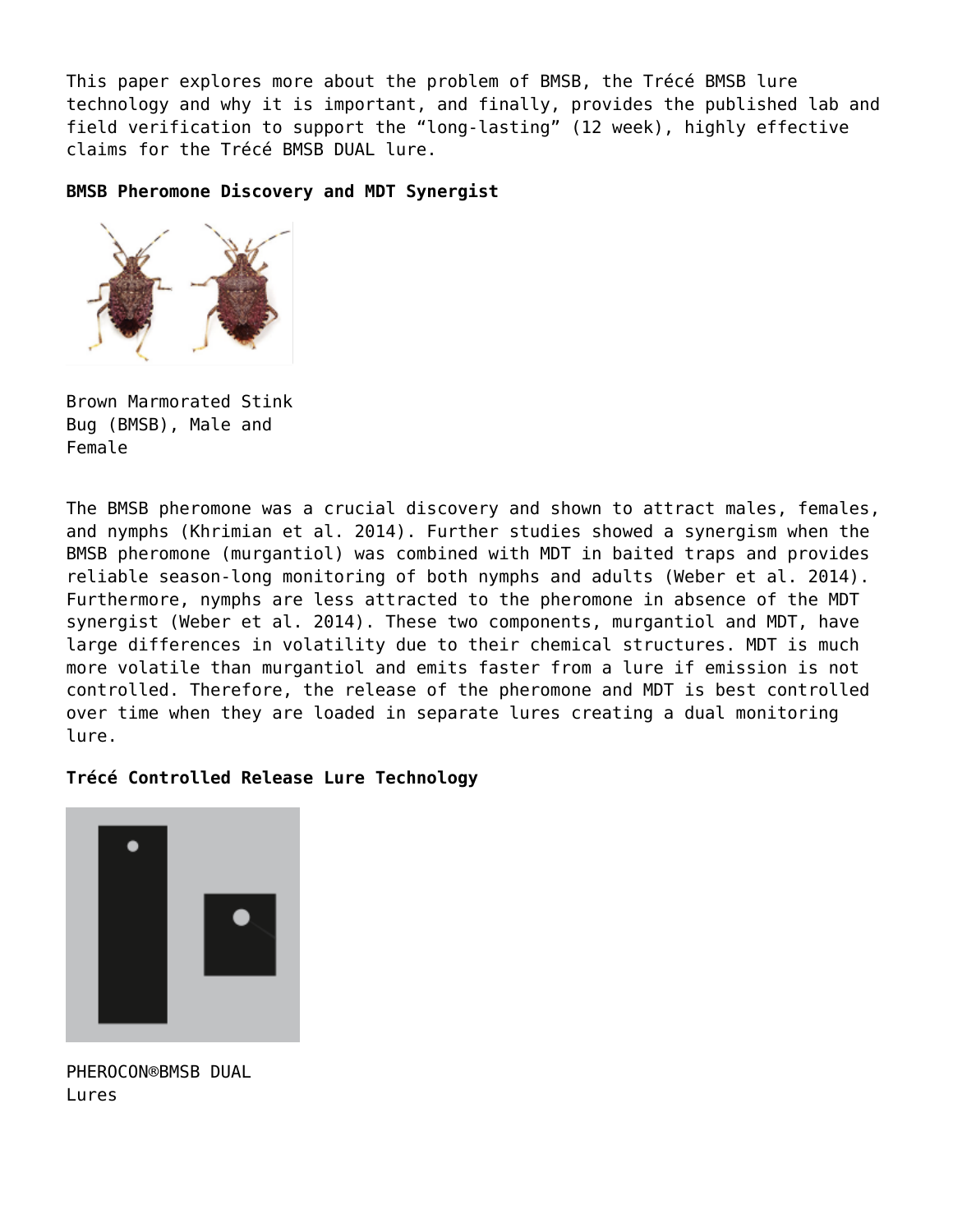The ultimate controlled release lure for BMSB ideally stabilizes both active ingredients in storage and when deployed in the field for a sustained, even release of pheromone over time. Trécé's PVC technology utilizes tested antioxidants and UV stabilizers to protect the pheromones from oxidation and damaging UV rays in the field, preventing isomerization of the components. The lure also utilizes a matrix that was developed to provide continuous controlled release of the pheromone over 12 weeks or longer in the field. Figure 1A below shows a graph of the controlled release of the pheromone and MDT over time, with both components releasing at the same rate despite large differences in volatility. Additionally, Figure 1A shows that at the 90 day of collection point, the monitoring lure had released only 90% of the pheromone and MDT from the lures, indicating the lures may last longer than 12-weeks under field conditions. Figure 1B shows a comparative controlled release graph from a BMSB lure aging study. The previous version of the BMSB lure (often referred to as the "Beef Jerky" lure) was not optimized for controlled release compared to Trécé's current BMSB DUAL lure which has been optimized to provide controlled release of the murgantiol and MDT over time.

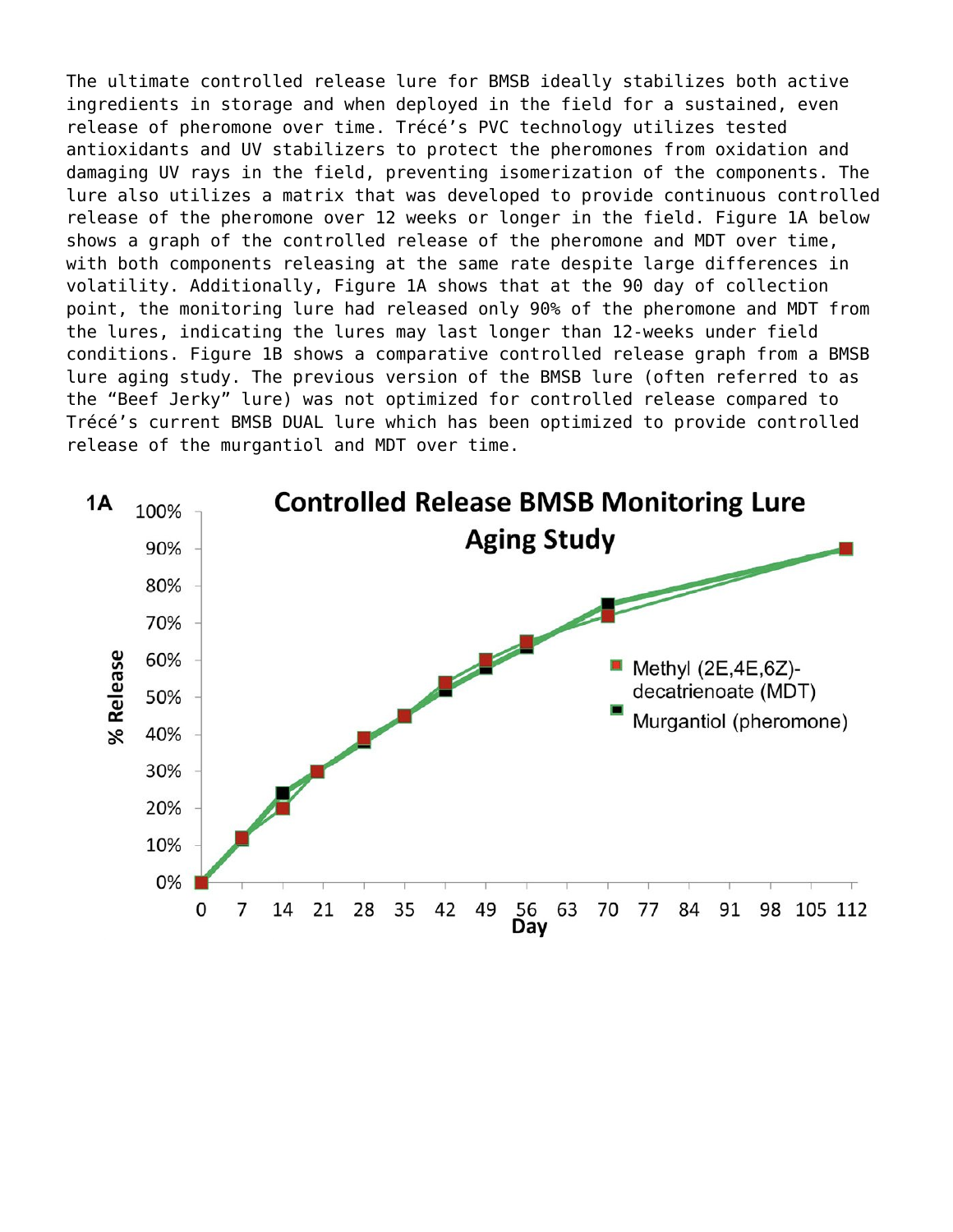

**Figure 1A.** Aging study showing percent (% Release on y-axis) of pheromone and MDT released from monitoring lures over time (days on x-axis) at a constant temperature. Once % released has reached 100%, all of components have been released from the lure. Pheromone components loaded into separate lures due to differences in volatility. **1B.** Percent of pheromone released from current Trécé DUAL lure compared with unoptimized previous version of the BMSB lure. (Source: Dr. Vincent Chebny, Trécé).

#### **Trécé BMSB DUAL Lure – 12-week Field Longevity**

In Georgia, BMSB was first observed during the 2015 season and significant damage to hazelnuts was reported during the 2016 season. Economic losses for Georgian farmers and exporters were more than 52 million US dollars *(National Food Agency, Ministry of Agriculture of Georgia report November 2016)*. Pheromone baited traps are extremely useful in season-long monitoring programs when captured data is collected over the entire season. Reliable monitoring of BMSB not only determines geographic presence within a host crop, but also the population abundance and phenology over time. Many peer-reviewed studies published in high impact journals have reported results of studies looking at sustained BMSB captures over 12-week periods using the Trécé BMSB DUAL lure. A few key studies will be highlighted, and conclusions summarized in the following paragraphs.

A field study was conducted in 2017 by *Murvanidze et al. (2018)* to investigate the occurrence of BMSB in two hazelnut orchards in the Republic of Georgia. Monitoring traps baited with Trécé BMSB DUAL lures were deployed in the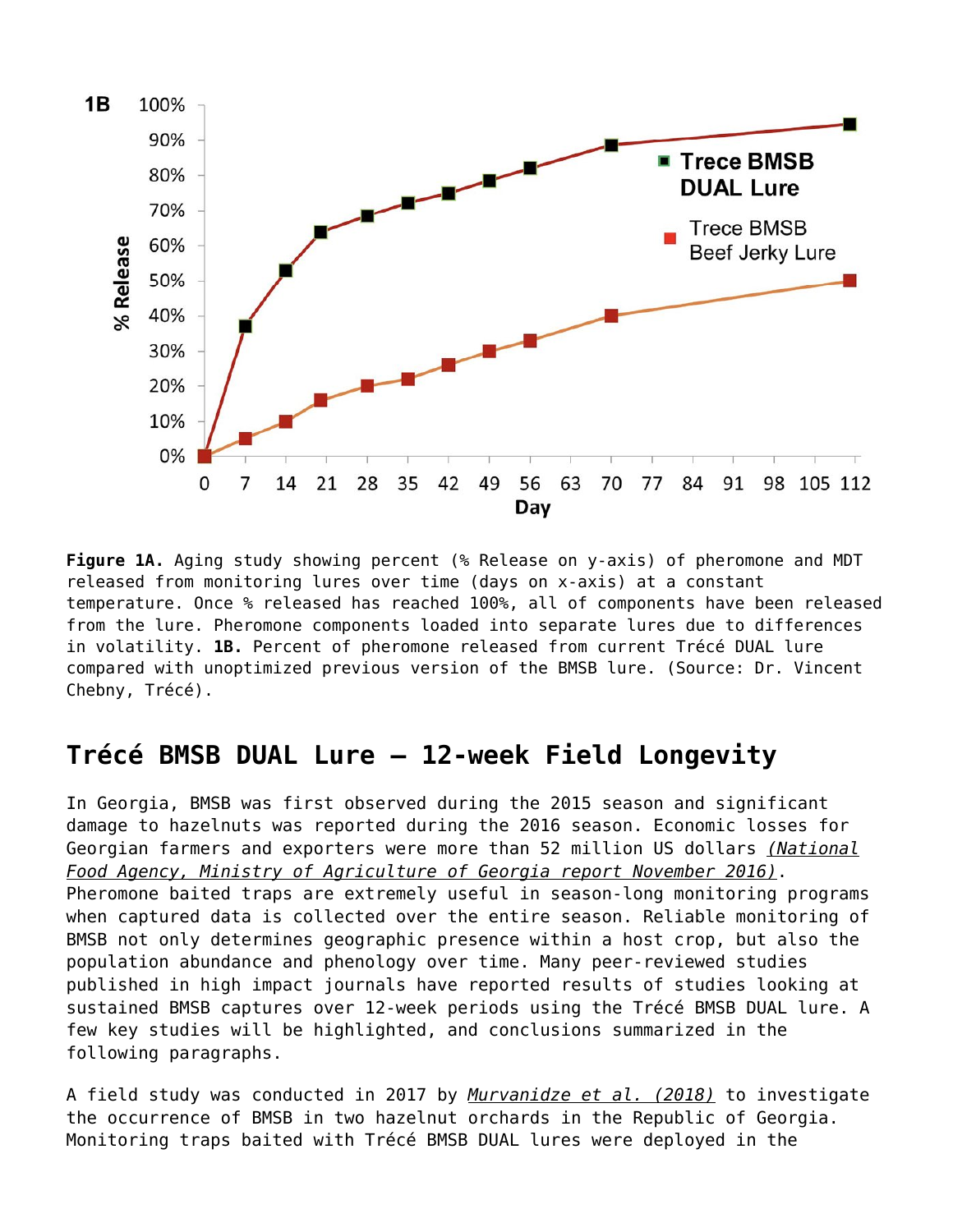orchards in May, with the lures on the traps replaced every 12 weeks. Data collected shows sustained BMSB captures on the traps from May through the end of October.

Another study reporting on the first record of BMSB in Slovenia by *Rot et al. (2018)* used pheromone-baited monitoring traps for BMSB from April until November placed around orchards. The Trécé BMSB lures were changed every 12 weeks. Data shows BMSB were captured starting in the spring and continued through the late autumn.

In regions of north-western Italy *Bosco et al. (2020)* investigated dispersal to pheromone-baited monitoring traps in 2018. Baited traps were deployed in the field around overwintering sites, and lures were changed once after 12 weeks. Data shows the traps captured BMSB immediately after their placement in the field in early and mid-April and through the season.

Season-long monitoring of BMSB throughout the United States was investigated in 115 field sites across 18 states using pheromone-baited monitoring traps by *Acebes-Doria et al. (2020)*. Each trap was baited with a Trécé BMSB lure and lures were replaced every 12 weeks during the field study. Results showed season-long captures of BMSB across all regions (Figure 2) and concluded that pheromone-baited traps are reliable tools to monitoring BMSB in different geographical locations with varying population densities throughout the growing season.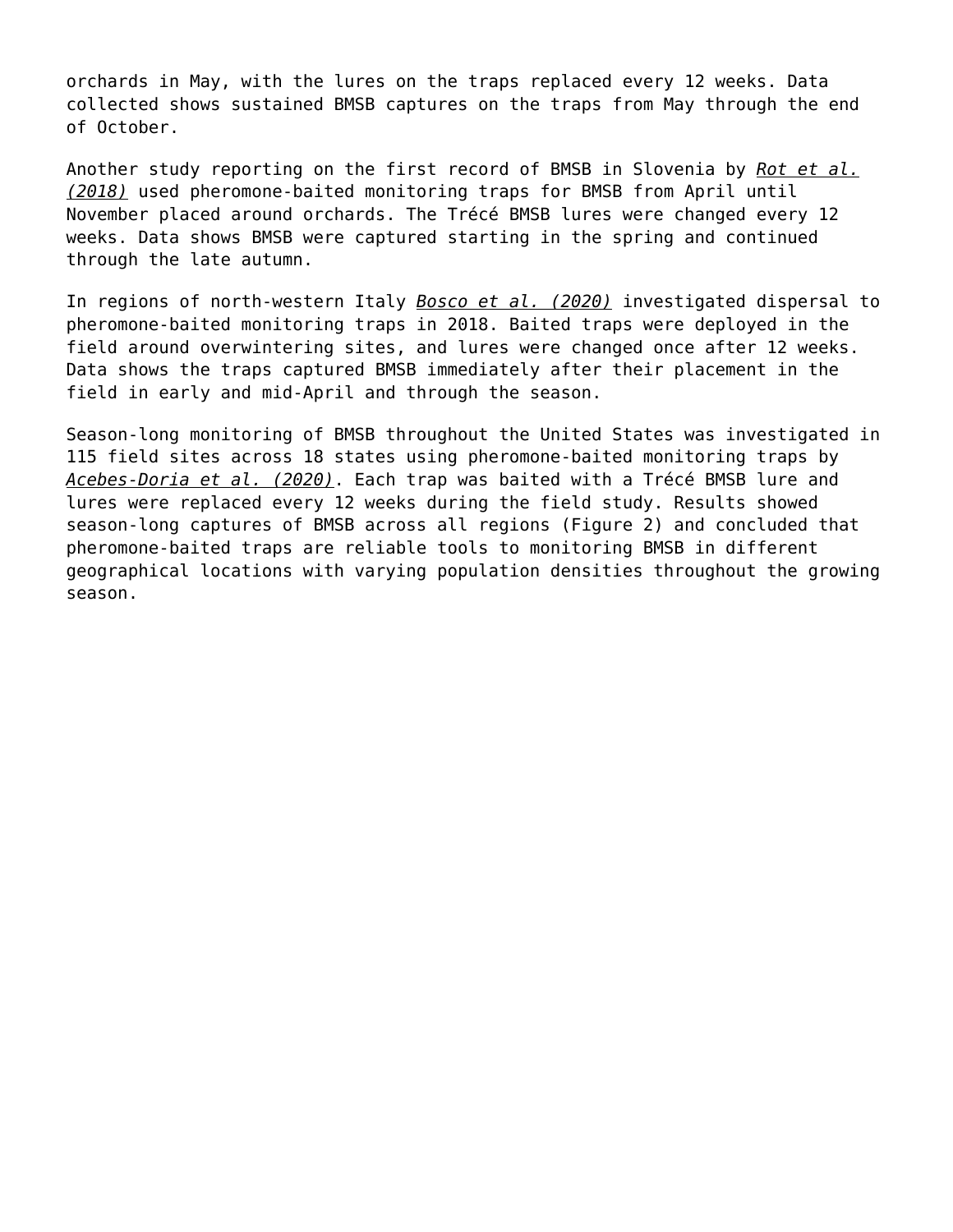

**Figure 2**. Average season-long captures of BMSB adults and nymphs on pheromonebaited traps in the field across five geographical regions of the US with BMSB DUAL monitoring lures changed every 12 weeks (Acebes-Doria et al. 2020).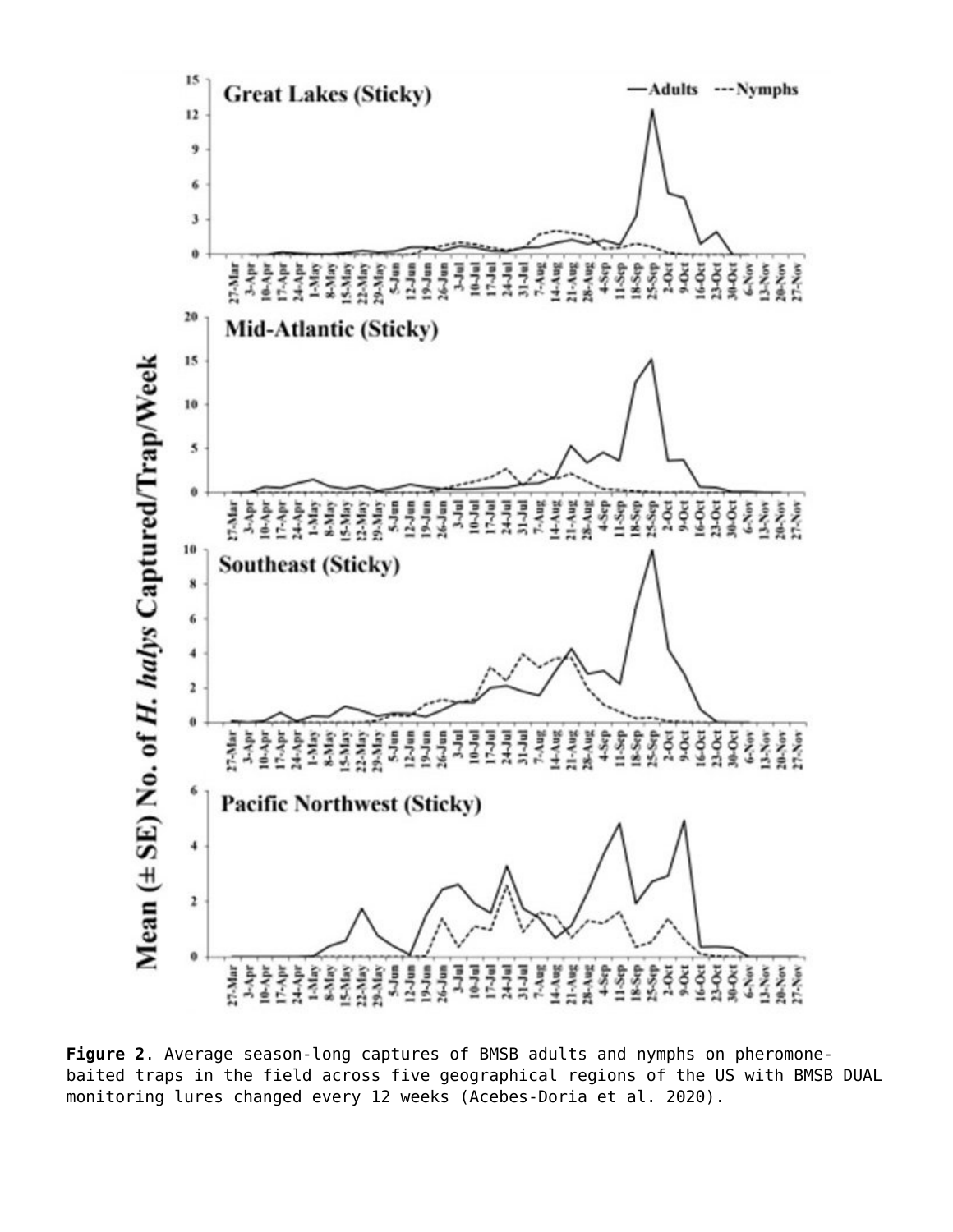### **Alternative Methods to Manage BMSB with Pheromone Lures**

Traps baited with BMSB DUAL pheromone lures have been used in survey and detection programs in new geographic areas when populations often are at very low levels.

An additional management approach is the attract-and-kill (A&K) tactic. In Georgia, a major campaign was launched utilizing the A&K approach as part of the fight against BMSB. Host trees were baited with multiple pheromone lures to attract BMSB and retain them until the trees were sprayed with insecticides. This tactic, in combination with intensive monitoring with pheromone-baited traps, proved highly successful in the management of BMSB populations in Georgia.

### **References**

- 1. National Food Agency, Ministry of Agriculture of Georgia report presented on 20 November 2016; [\(http://www.moa.gov.ge/En/\)](http://www.moa.gov.ge/En/)
- 2. Khrimian, A., Zhang, A., Weber, D.C., Ho, H.Y., Aldrich, J.R., Vermillion, K.E., Siegler, M.A., Shirali, S., Guzman, F. and Leskey, T.C., 2014. Discovery of the aggregation pheromone of the brown marmorated stink bug (Halyomorpha halys) through the creation of stereoisomeric libraries of 1 bisabolen-3 ols. *Journal of natural products, 77*(7), pp.1708-1717.
- 3. Weber, D.C., Morrison III, W.R., Khrimian, A., Rice, K.B., Short, B.D., Herlihy, M.V. and Leskey, T.C., 2020. Attractiveness of Pheromone Components With and Without the Synergist, Methyl (2 E, 4 E, 6 Z)-2, 4, 6- Decatrienoate, to Brown Marmorated Stink Bug (Hemiptera: Pentatomidae). *Journal of economic entomology, 113*(2), pp.712-719.
- 4. Murvanidze, M., Krawczyk, G., Inasaridze, N., Dekanoidze, L., Samsonadze, N., Macharashvili, M., Khutsishvili, S. and Shengelaia, S., 2018. Preliminary data on the biology of brown marmorated stink bug Halyomorpha halys (Hemiptera, Pentatomidae) in Georgia. *Turkish Journal of Zoology, 42*(6), pp.617-624.
- 5. Rot, M., Devetak, M., Carlevaris, B., Žežlina, J. and Žežlina, I., 2018. First record of brown marmorated stink bug (Halyomorpha halys Stål, 1855) (Hemiptera: Pentatomidae) in Slovenia. *Acta Entomol Sloven, 26*(1), pp.5-12.
- 6. Bosco, L., Nardelli, M. and Tavella, L., 2020. First insights on early host plants and dispersal behavior of Halyomorpha halys (Hemiptera: Pentatomidae) from overwintering to crop colonization. *Insects, 11*(12), p.866.
- 7. Acebes-Doria, A.L., Agnello, A.M., Alston, D.G., Andrews, H., Beers, E.H., Bergh, J.C., Bessin, R., Blaauw, B.R., Buntin, G.D., Burkness, E.C. and Chen, S., 2020. Season-long monitoring of the brown marmorated stink bug (Hemiptera: Pentatomidae) throughout the United States using commercially available traps and lures. *Journal of economic entomology, 113*(1),